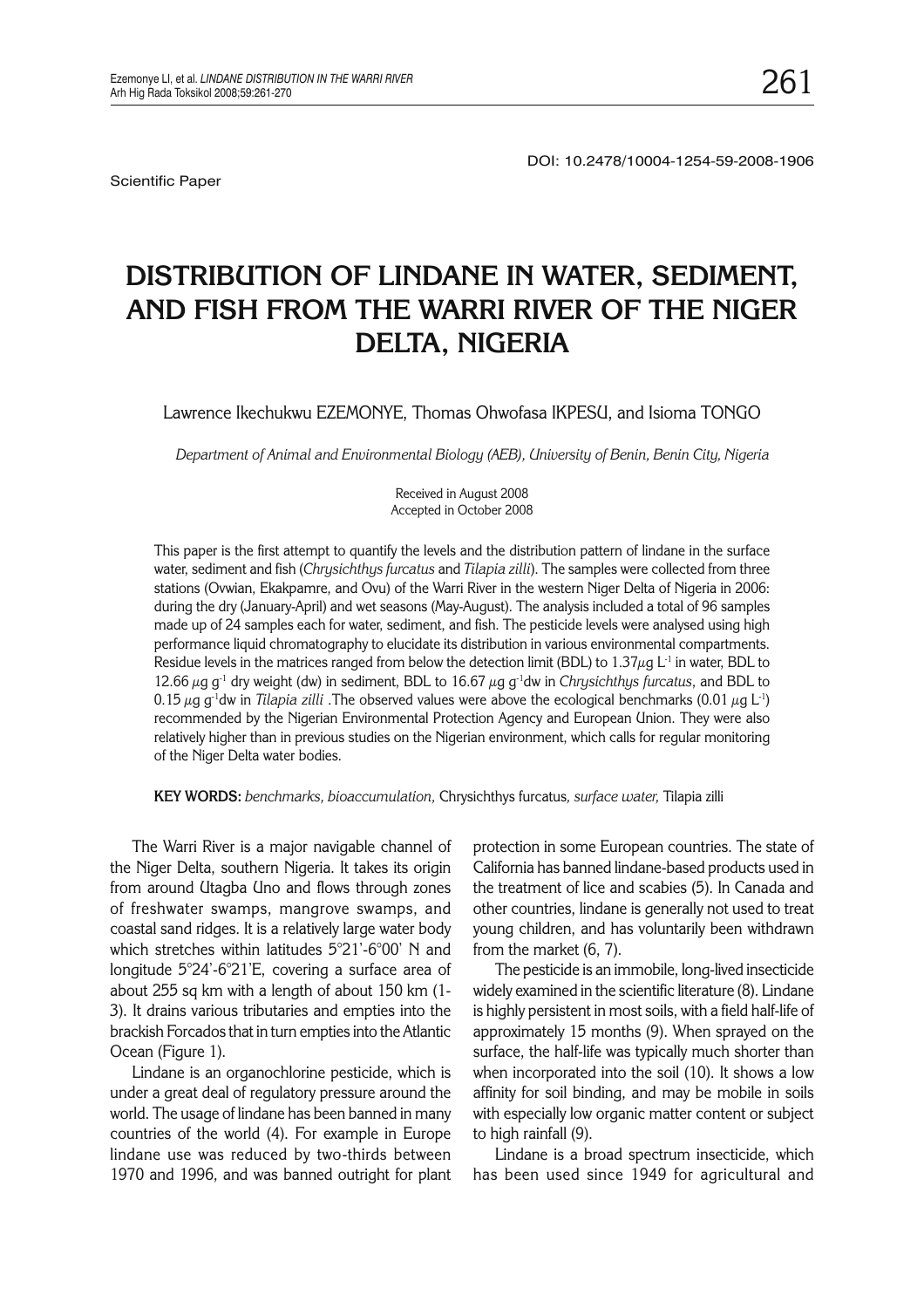

**Figure 1** *Map of the entire Warri River (Modified after Ezemonye, 2005). Source: Ministry of Land and Survey, Asaba, Nigeria.*

non agricultural purposes. Major agricultural use include seed and soil treatment, and wood and timber protection (11). Lindane is also used against ectoparasites in veterinary and pharmaceutical products (12). As a pharmaceutical preparation, lindane is an insecticide, larvicide, and acaricide. It is used topically in concentrations of 1 % for the treatment of scabies in some patients (13). It is administered differently to treat pediculosis. It is also used for the control of disease vectors, including mosquitoes, lice, and fleas (14).

The pesticide has a relatively high degree of accumulation in aquatic organisms and is highly toxic to mammals, with an acute oral  $LD_{50}$  in rats of 70 mg kg<sup>-1</sup> (12). Soil conservation service rates lindane with an extra small potential for loss due to leaching, a large potential for loss due to surface adsorption, and a moderate potential for loss in surface solution (15).

The uncompromising demand of sustainable development is in the focus of cooperation between agricultural production and environmental protection. There is significant evidence that most agricultural chemicals have a long-term impact on the environment. (16). The use of agrochemicals has long been a prominent feature of conventional agricultural practices, and their use has made it possible to increase crop yield and food production. However, many of these chemicals have toxic effects that are not confined to their target species and environment (16).

Although the use of organochlorine pesticides such as lindane in agriculture was banned in Nigeria, it has continued for many years after. The chemical stability of these compounds, their high lipid solubility, and toxicity to humans and animals (17) have raised concern among governments and researchers about their presence in the environment. Currently, there is a widespread concern about the concentrations and effects of lindane on aquatic resources in the western Niger Delta (16). Ecotoxicological research on pesticides in Nigeria is in its infancy when compared with research in the parent fields of experimental ecology and toxicology (17).

Organochlorine water contamination pathways in the Warri River are likely to be nonpoint sources including runoff, atmospheric deposition, and leaching due to agricultural applications and vector control practices. Sediments can act as a sink for persistent contaminants, whose re-suspension at the sediment-water interface, especially in storm events and during River mixing, may increase pesticide bioavailability and accumulation in the food chain. The Warri River is a source of potable water, fish, and a place for recreation. Pesticide pollution is therefore likely to pose a threat to both aquatic organisms and humans. Generally, it is believed that contaminants taken in by aquatic organisms are from water, rather than from their food, and may vary with seasonal variation in contaminant availability within the water column (18). Fish act as nonpolar media that can adsorb hydrophobic organic chemicals within the water column. Since birds and humans consume fish, this makes fish good biomonitors for xenobiotic pollutants. The ingestion of foods contaminated with persistent lipophilic pesticides can result in the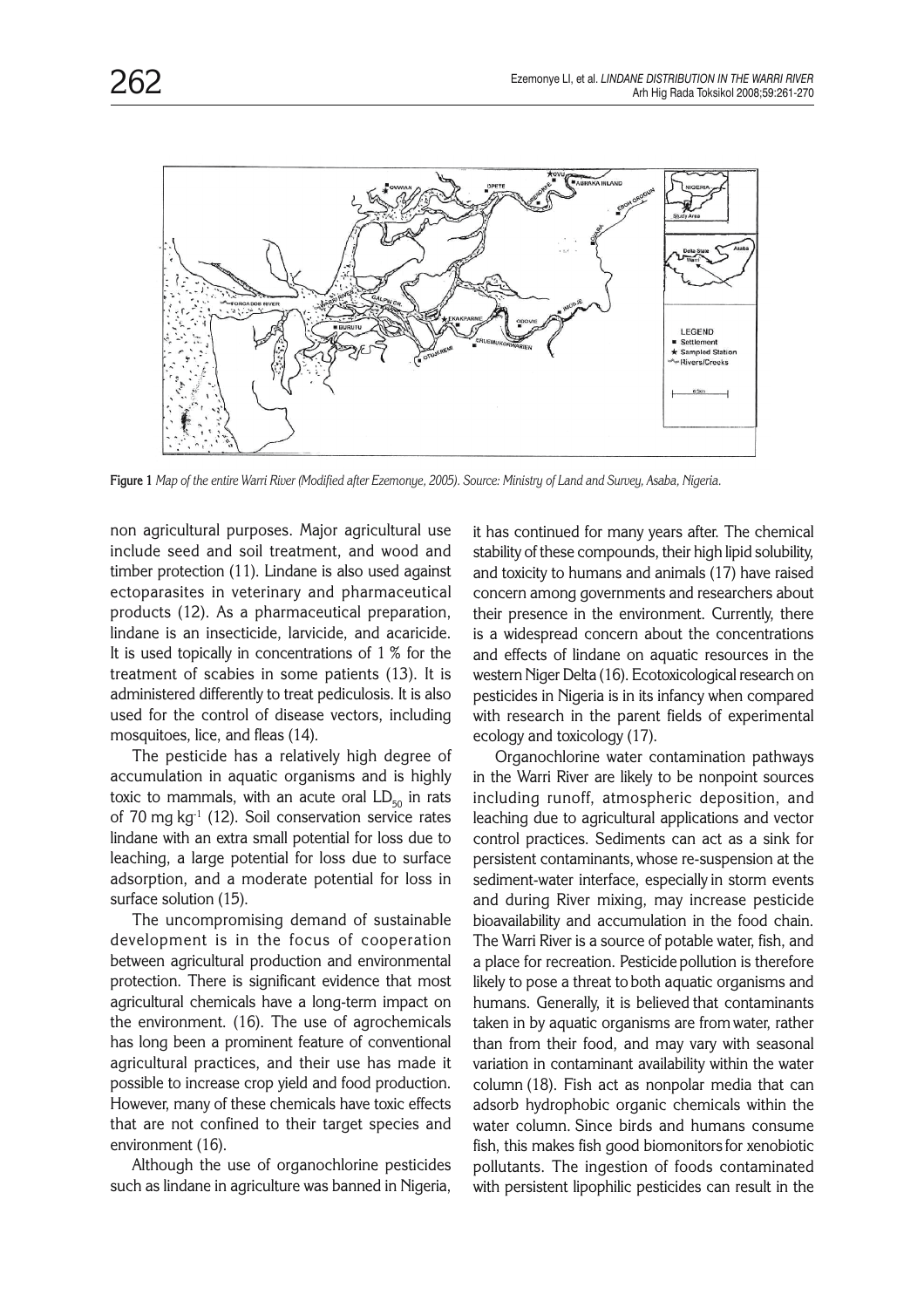accumulation of these pesticides in humans. The potential for pesticide residues to cross the placental barrier (19), evenif it were in trace concentrations, may cause serious damage in the newborns andtherefore raises great concern.Organochlorine pesticides have already been implicated in a broad range of adverse human health and environmental effects, including reproductive failures and birth defects (20), immune system dysfunction, endocrine disruptions, and cancers (10, 20, 21).

Researchers have detected pesticides residues in Nigerian water. The detected pesticides include diedrin, lindane, heptachlor, endosulfan, aldrin, DDT, and PCB. Many of these pesticides have also been detected in sediments, aquatic plants, and fish (17).

Until recently, the adverse effects of pesticides and their residues on non-target organisms have not been seriously considered in Nigeria. The use of pesticides is on increase to improve farming and fishing. This investigation was motivated by their spread and risks involved. There are no documented reports on residual levels of pesticides in the Western Niger Delta region. To the author's knowledge, this investigation is the first evaluation of pesticide concentrations in the water, sediment, and fish samples from the Warri River. Therefore, in addition to providing baseline information, this study will also provide a basis for ecological risk assessment of pesticide use in the Western Niger Delta and Nigeria in general.

## MATERIALS AND METHODS

## *Study area and sampling schedule*

The study area was the Warri River with stations established at Ekakpamre, Ovwian, and Ovu. Ekapamre and Ovwian stations were chosen to investigate possible sources of pesticide contamination. Catchments of intensive agricultural use drain into these stations. The third, upstream station Ovu served as control. The sampling stations were visited on a monthly basis to collect water, sediment, and fish samples for pesticide residue analysis.

Two dominant fish species were selected for this study; *Chrysichthys furcatus* and *Tilapia zilli*. These fish were chosen because they are the most common species eaten by many people in the region. We tried as much as possible to collect fish of similar size for each species for tissue analysis. *Chrysichthys furcatus*  ranged from 60 cm to 75 cm in length while *Tilapia zilli* ranged from 36 cm to 55 cm.

#### *Limnological parameters*

Water temperature, electrical conductivity, and pH were measured on site. Temperature and pH were measured using a calibrated Orion Model 250A pH meter, while electrical conductivity was measured using an Orion Model 122 conductivity meter (Thermo Electron Corp., Milford, MA).

## *Collection of samples*

We collected 1-litre surface water grab samples from the centre of the flow at each station. The grab samples were collected every month, approximately thirty days apart, and kept refrigerated until analysis. Sediment samples were taken from where fine-texture substrates accumulated. The upper 2 cm of the bed sediment at each site were collected with a tefloncoated spoon and wrapped in aluminium foil (five samples of surface water and sediment from each station were collected for analysis). Samples were immediately placed on ice  $(<6 h)$  and then stored at -20 °C in the laboratory until analysis. From each station, six samples each of *Chrysichthys furcatus*  and *Tilapia zilli* were captured, weighing 2.5 kg and 1.2 kg, respectively, wrapped in aluminium foil, and kept at -20 °C in the laboratory until analysis.

## *Chemical Analysis*

Lindane (98.5 % purity) and methanol (analytical grade) for high-performance liquid chromatography (HPLC) were obtained from Chemical Service (West Chester, PA, USA). High purity pesticide grade solvents (hexane, dichloromethane and the surrogate standard solution) were obtained from Merck (Darmstadt, Germany).  $\text{Na}_2\text{SO}_4$  (99% purity), petroleum ether (analytical grade), and acetonitrile (analytical grade) were supplied by Sigma-Aldrich (USA) and helium (purity 99.999 %) by Messer Technogas (Czech Republic). Equipment included glassware, Cecil HPLC system comprised of CE 1200 high performance variable wavelength monitor and CEII00 liquid chromatography pump, UV detector with variable wavelength and stainless steel column  $(C_{18}$  Reverse phase) packed with Octasilica, vacuum pump, and ultrasonic check.

One-litre water samples were extracted using ultrasonic extraction. Soxhlet extraction was done with 20 mL of hexane:dichloromethane (3:1) for 30 minutes. The extract was concentrated using a rotary evaporator and eluted with HPLC methanol.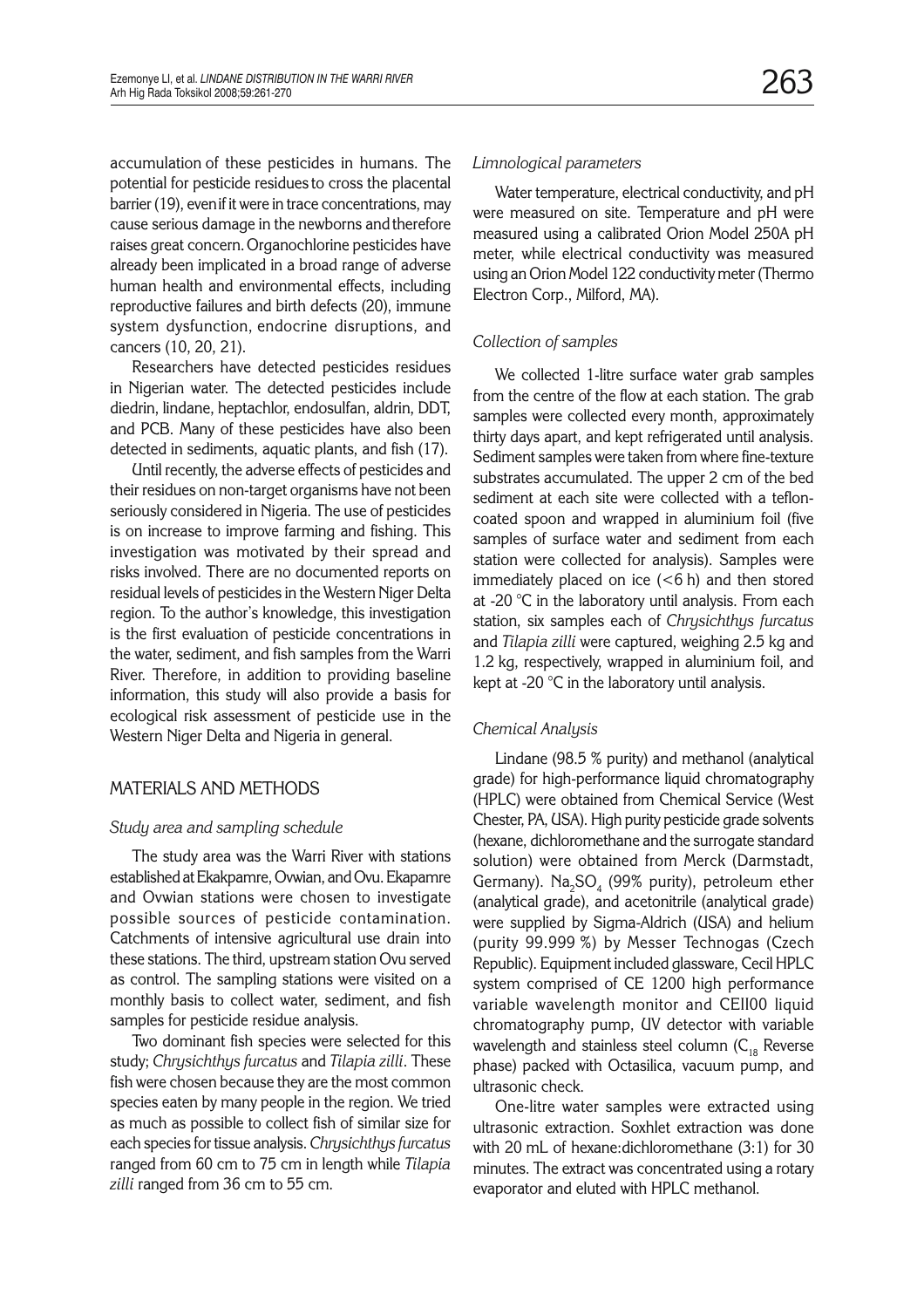Wet sediment samples were homogenised, air dried, and passed through a no. 32 mesh sieve. Fifteen grams of the sediment were spiked with a solution of surrogate standard (d8-naphthalene, d10-acenaphthene, d12-chrysene, and d12-perylene), and extracted with a mixture of dichloromethane and *n*-hexane in a ratio 2:3 after vigorous shaking in a sonication bath for 5 hours. The extraction solvent was evaporated to dryness using a rotary vacuum evaporator at 30 °C, and the evaporation residue was re-dissolved in 1 mL of hexane.

Lindane was extracted from fish samples according to the method described by Steinwadter (22). Each fish sample was examined separately, and 192 analyses were performed. Before the extraction, the bones were removed. A commercial meat chopper was used to macerate the fillet while still partially frozen, as this makes the skin more brittle. Each analysis required about 50 g of the edible part of the fish, which was then homogenised and macerated in a metallic blender at high speed with three consecutive volumes (150 mL, 100 mL, and 100 mL) of petroleum ether. The extracts from each portion were combined in a 250-mL volumetric flask and made up to volume. A portion (25 mL) of the combined extract was used to determine the extractable fat content, while 200 mL was evaporated to near dryness on a rotary evaporator. The residue in the flask was then transferred with three 1-mL portions of acetonitrile-dichloromethane mixture ( $25/75$  v/v) to a centrifuge tube and frozen for 24 hours. The frozen extract was centrifuged in a Heraeus Biofuge 22R centrifuge (Heraeus Instruments GmbH, Germany), operated at 15000 rpm and 0  $^{\circ}$ C, to precipitate the fat. The supernatant was transferred to a weighed flask. The precipitation step was repeated and the supernatants were combined. The combined extract, equivalent to 20 g of fish tissue, was loaded onto a column of 20 g activated florisil. The florisil was topped with 4 g of anhydrous  $\text{Na}_2\text{SO}_4$ . The column was eluted with HPLC methanol.

## *Preparation of standard stock solution*

One milligram of the standard per gram of stock solution was prepared by adding 0.1 g of lindane standard into a 100 mL volumetric flask. Five millilitres of methanol were then added to the volumetric flask to dissolve the standard. Distilled water was then used to fill the flask to the 100 mL mark.

## *Activation of the HPLC system*

The target wavelength for the analyses was determined using UV-visible equipment. A small

quantity of the stock solution was diluted with methanol, and its wavelength of 202 nm was determined by scanning. The instrument wavelength was then set at 202 nm, with a sensitivity of 0.05 nm and a flow rate of 1 mL min-1.The instrument was purged to remove air and charge the column. Purging was conducted using a washing solution of 30 % methanol and 70 % distilled water.

## *Degassing the mobile phase solution*

Helium gas was bubbled into the solution to degas the mobile phase. The mobile phase was then injected into the instrument and allowed to run through the system for 20 minutes. The system was then separated following the procedures outlined in the instrument operating manual.

## *Determination of retention time for standard*

The lindane standard was injected into the chromatograph to determine the retention time. A series of concentrations ranging from  $0.025$  mg  $L^{-1}$ to 100 mg  $L^{-1}$  where then injected. The resulting peak areas were plotted against concentrations to determine the linearity of detector response to the standard. Using this approach, the retention time for the lindane standard was 4.21 minutes.

## *Pesticide analysis*

Each sample residue (water, sediment, and fish) was dissolved in 1 mL of methanol. The extracted residue was then loaded and injected into the valve of the HPLC system. The resulting chromatogram for each sample was printed out. The retention times and concentrations were recorded.

## *Data analysis*

The data were summarised separately for each sampling station using descriptive statistics (means, range, and histogram). The Student's *t*-test and analysis of variance (ANOVA) were used to test for significance at the 0.05 level of probability for the seasons and the stations, respectively.

## **RESULTS**

Results of spatial and seasonal variations in lindane levels in the surface water, sediment, and fish (*C. furcatus* and *T. zilli)* from the Warri River are shown in Tables 1 and 2 with further illustrations in Figures 2-5.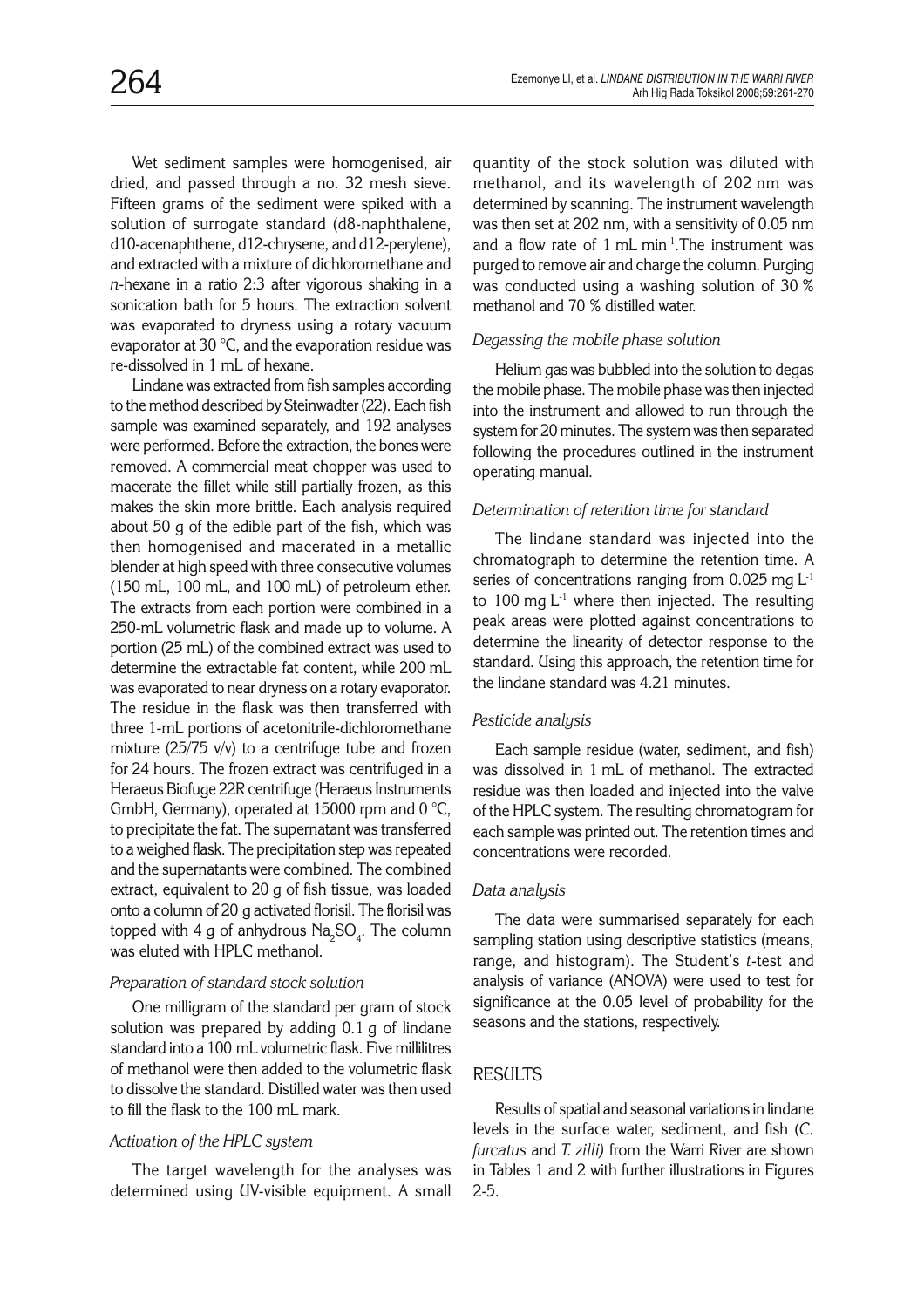**Table 1** *Lindane levels during the dry season in (a) surface water, (b) fine-particle sediments, and (c) fish species at three sites along the Warri River, sampled monthly from January to April 2006. The means are based on monthly measurements. ND=Not detectable*

|                          | Surface water / $\mu$ g L <sup>-1</sup> |           |               | Sediment / $\mu$ g g <sup>-1</sup> dw |           |              | Chrysichthys furcatus / $\mu$ g g <sup>-1</sup> dw |           |               | Tilapia zilli / $\mu$ g g <sup>-1</sup> dw |           |              |
|--------------------------|-----------------------------------------|-----------|---------------|---------------------------------------|-----------|--------------|----------------------------------------------------|-----------|---------------|--------------------------------------------|-----------|--------------|
|                          | Mean $\pm$ SD                           | <b>SE</b> | <b>RANGE</b>  | Mean $\pm$ SD                         | <b>SE</b> | <b>RANGE</b> | Mean $\pm$ SD                                      | <b>SE</b> | <b>RANGE</b>  | Mean $\pm$ SD                              | <b>SE</b> | <b>RANGE</b> |
| Ovwian<br>station        | $0.76 + 0.24$                           | 0 1 1 8 0 | $0.49 - 1.05$ | $9.19 + 5.19$                         | 2.597     | ND-12.66     | $2.50 + 0.02$                                      | 0.01      | 1.01-5.34     | ND                                         |           |              |
| Ekakpamre<br>station     | $0.24 + 0.21$                           | 0.1035    | 0.09-0.47     | $3.54 \pm 2.91$                       | 1.453     | ND-7.41      | $0.29 + 0.02$                                      | 0.1025    | $0.01 - 1.03$ | <b>ND</b>                                  |           |              |
| Ovu station<br>(control) | $0.07 + 0.03$                           | 0.0140    | $0.05 - 0.09$ | $0.47 + 0.42$                         | 0 2 1 1 5 | $ND-0.92$    | $0.02 + 0.06$                                      | 0.03      | ND-0.05       | ND.                                        |           |              |

**Table 2** *Lindane levels during the wet season in (a) surface water, (b) fine-particle sediments, and (c) fish species at three sites along the Warri River, sampled monthly from May to August, 2006. The means are based on monthly measurements. ND=Not detectable*.

|                          | Surface water / $\mu$ g L <sup>-1</sup> |           |               | Sediment / $\mu$ g g <sup>-1</sup> dw |           |               | Chrysichthys furcatus / $\mu$ g g <sup>-1</sup> dw |           |              | Tilapia zilli / $\mu$ g g <sup>-1</sup> dw |        |               |
|--------------------------|-----------------------------------------|-----------|---------------|---------------------------------------|-----------|---------------|----------------------------------------------------|-----------|--------------|--------------------------------------------|--------|---------------|
|                          | $Mean \pm SD$                           | <b>SE</b> | <b>RANGE</b>  | Mean $\pm$ SD                         | <b>SE</b> | <b>RANGE</b>  | $Mean \pm SD$                                      | <b>SE</b> | <b>RANGE</b> | Mean $\pm$ SD                              | SE     | <b>RANGE</b>  |
| Ovwian<br>station        | $0.61 + 0.71$                           | 0.354     | $0.01 - 1.37$ | $229 + 231$                           | 1 1 5 3   | $0.30 - 5.60$ | $12.09 + 0.87$                                     | 0.437     | 5.34-16.67   | $0.10 + 0.49$                              | 0.0126 | $0.06 - 0.15$ |
| Ekakpamre<br>station     | $0.21 \pm 0.17$                         | 0.084     | $0.1 - 0.40$  | $1.28 \pm 1.90$                       | 0.9475    | $0.01 - 4.01$ | $6.61 + 0.39$                                      | 0.1955    | 3.22-10.09   | $0.02 + 0.02$                              | 0.0114 | $0.01 - 0.04$ |
| Ovu station<br>(control) | ND                                      |           |               | $0.24 + 0.32$                         | 01575     | $0.02 - 0.46$ | $0.38 + 0.63$                                      | 0.3075    | 0.09-0.96    | <b>ND</b>                                  |        |               |



**Figure 2** *Lindane concentrations (µg L-1) in surface water of the Warri River, Niger Delta, Nigeria. Data are presented as monthly concentration ± standard error.*

#### *Lindane in surface water*

Mean lindane concentrations in the surface water were 0.69  $\mu$ g L<sup>-1</sup> at Ovwian, 0.25  $\mu$ g L<sup>-1</sup> at Ekakpamre, and  $0.05 \mu g L^{-1}$  at Ovu, while the respective mean value for dry and wet seasons were 0.76  $\mu$ g L<sup>-1</sup> and 0.61  $\mu$ g L<sup>-1</sup> at Ovwian, 0.24  $\mu$ g L<sup>-1</sup> and 0.21  $\mu$ g L<sup>-1</sup> at Ekakpamre, and 0.07  $\mu$ g L<sup>-1</sup> and not detected (ND) at Ovu (Tables 1 and 2). The detection limit was 0.01  $\mu$ g L<sup>-1</sup>. These results indicate that pesticide concentrations are significantly different in both time and space at the level of  $p < 0.05$  (F=7.61).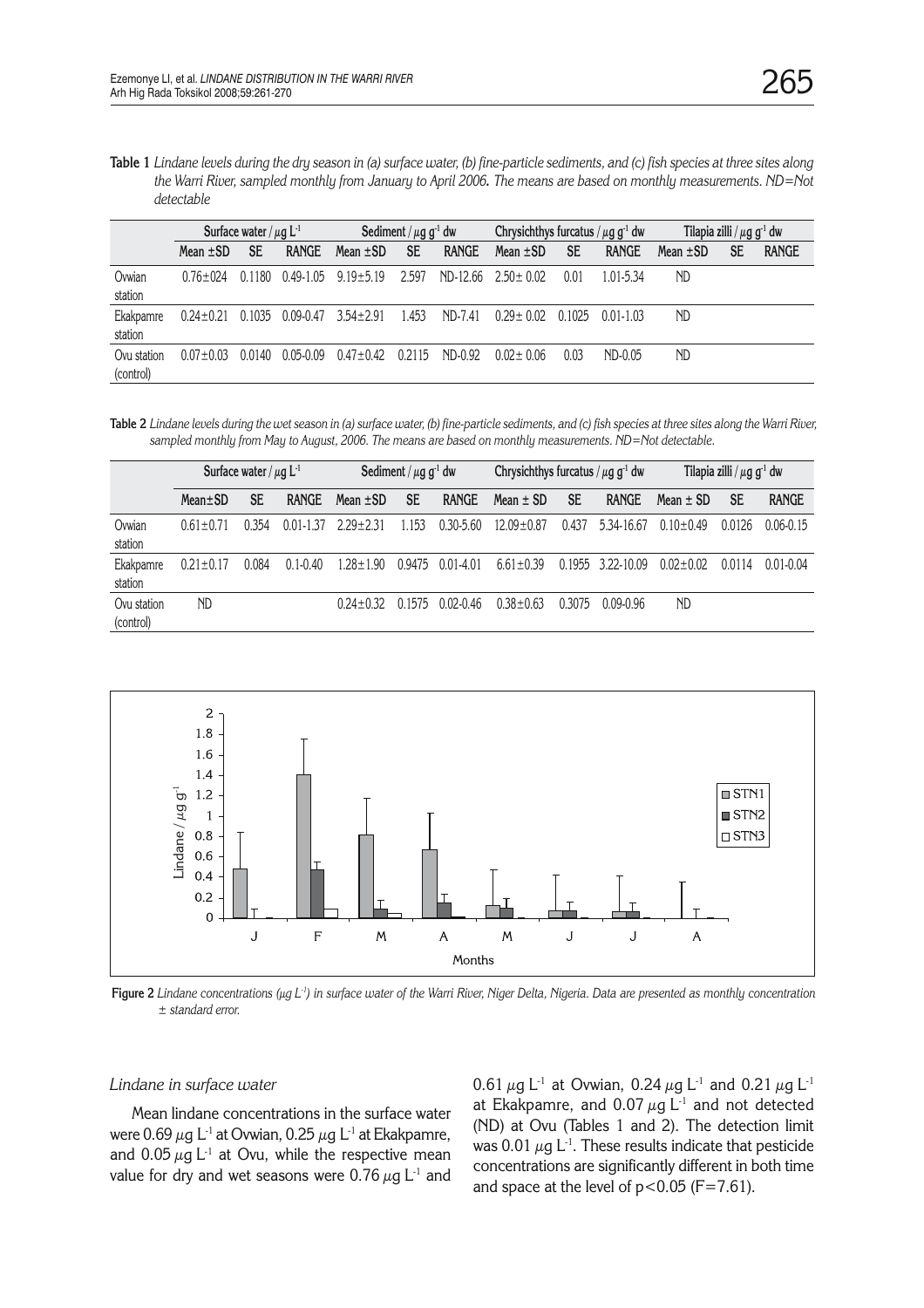

**Figure 3** *Lindane mass fractions in sediment (µg g-1 dw) of the Warri River, Niger Delta, Nigeria. Data are presented as monthly mass fraction ± standard error.*



**Figure 4** *Lindane mass fractions (µg g-1 dw) in fatty tissue of Chrysichths furcatus captured in the Warri River, Niger Delta, Nigeria. Data are presented as monthly mass fraction ± standard error.*



**Figure 5** *Lindane mass fractions (µg g-1 dw) in fatty tissue of Tilapia zilli captured in the Warri River, Niger Delta, Nigeria. Data are presented as monthly mass fraction ± standard error.*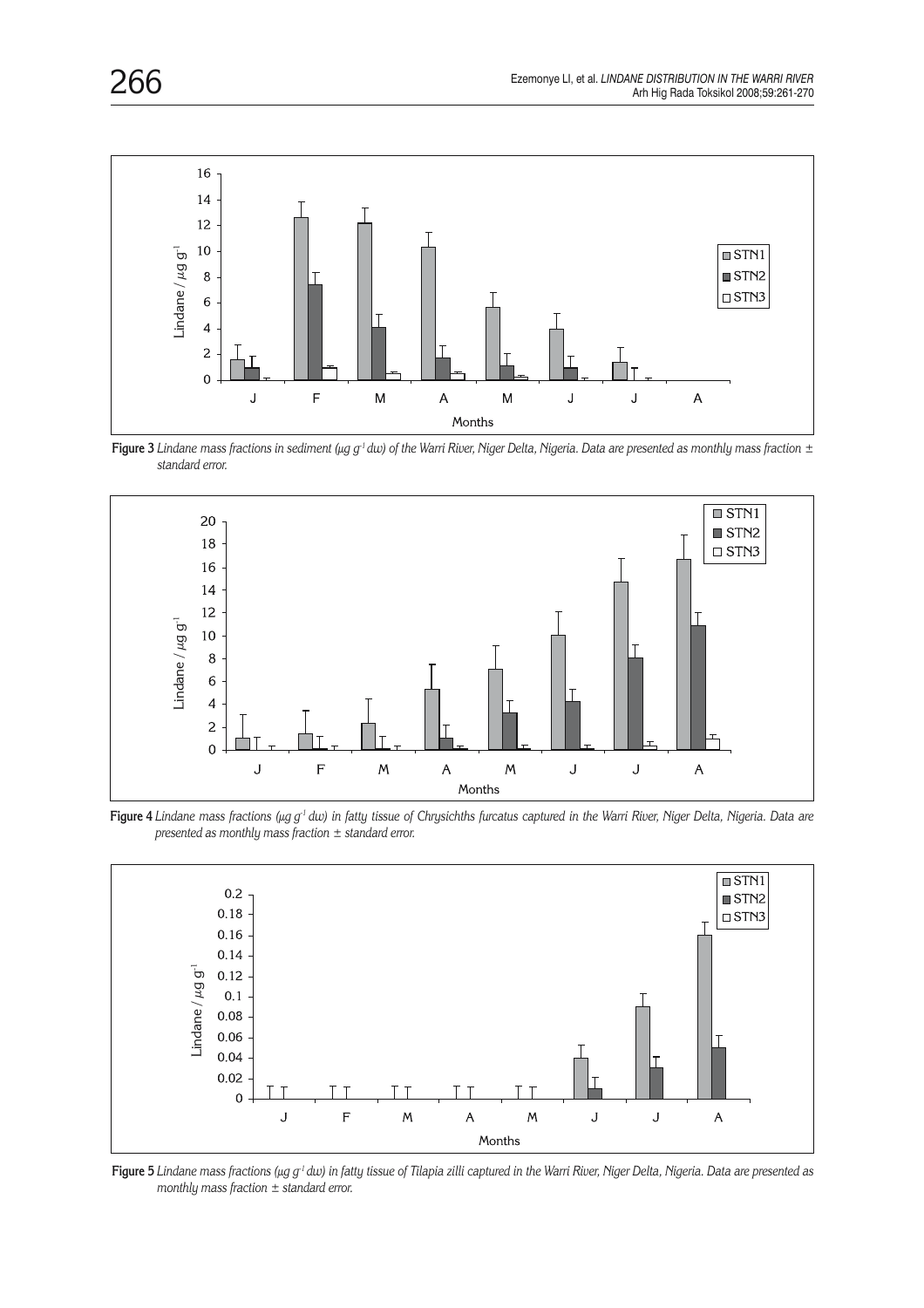#### *Lindane in sediment*

Tables 1 and 2 show mass fraction variations of lindane residues in the sediment samples from the Warri River. The mass fraction varied significantly both in time and space at  $p < 0.05$  (F=3.13). The highest level of 12.66  $\mu$ g g<sup>-1</sup> dry weight (dw) was recorded at Ovwian, followed by 7.41  $\mu$ g g<sup>-1</sup> dw at Ekakpamre, and 0.92  $\mu$ g g<sup>-1</sup> dw at Ovu. No significant difference was found between the two seasons. The respective means for dry and wet season were 9.19  $\mu$ g g<sup>-1</sup> dw and 2.29  $\mu$ g g<sup>-1</sup> dw at Ovwian, 3.54  $\mu$ g g<sup>-1</sup> dw and 1.28  $\mu$ g g<sup>-1</sup> dw at Ekakpamre, and 0.47  $\mu$ g g<sup>-1</sup> dw and 0.24  $\mu$ g g<sup>-1</sup> dw (at Ovu). The extraction efficiency of surrogate standards was 99.8 %. The detection limit was  $0.01 \mu g g^{-1}$  dw.

#### *Lindane in the tissue of* Chrysichthys furcatus

Tables 1 and 2 show that lindane mass fractions in fish tissue varied significantly both in time and space at  $p < 0.05$  (F=3.13). The mean lindane levels were  $0.59 \mu g g^{-1}$  dw at Ovwian,  $0.55 \mu g g^{-1}$  dw at Ekakpamre, and 0.35  $\mu$ g g<sup>-1</sup> dw at Ovu, while the respective means for dry and wet seasons were 2.50  $\mu$ g g<sup>-1</sup> dw and 12.09  $\mu$ g g<sup>-1</sup> dw at Ovwian, 0.29  $\mu$ g g<sup>-1</sup> dw and 6.61  $\mu$ g g<sup>-1</sup> dw at Ekakpamre, and 0.02  $\mu$ g g<sup>-1</sup> dw and 0.38  $\mu$ g g<sup>-1</sup> dw at Ovu. The detection limit was 0.01  $\mu$ g g<sup>-1</sup> dw.

#### *Lindane in the tissue of* Tilapia zilli

Tables 1 and 2 show that lindane mass fractions in *Tillapia zilli* varied significantly both in time and space at  $p < 0.05$  (F=0.57). The mean values of the pesticide were  $0.10 \mu g g^{-1}$  dw at Ovwian,  $0.02 \mu g g^{-1}$  dw at Ekakpamre, and ND Ovu. The respective mean values for dry and wet seasons were 0.10  $\mu$ g g<sup>-1</sup> dw and ND at Ovwian, 0.02  $\mu$ g g<sup>-1</sup> dw and ND at Ekakpamre, while at the Ovu station none were detected in either season. The detection limit was 0.01  $\mu$ g g<sup>-1</sup> dw.

#### **DISCUSSION**

This study has found varying concentrations of lindane in surface water and mass fractions in sediment and fish (*C*. *furcatus* and *T*. *zilli*) samples from three stations at the Warri River. Lindane was detected in all the stations and matrices except in *T*. *zilli* tissue from the control station at Ovu. This points to a widespread use of lindane outside agriculture (23).

Lindane levels in sediment were much higher than in water. This confirms that sediments act as a sink for pollutants. In 2000, Castilho et al. (24) reported higher levels of pesticide compounds in the bottom sediment of a Nicaraguan River System with intensive cotton production. Similarly, Ezemonye 2005 (25) also reported higher PCB values in the sediment of the Ethiope and Benin Rivers of the Niger Delta Region, Nigeria. Higher levels of lindane detected in the fish (*C*. *furcatus*) from the Ovwian and Ekakpamre stations suggest long-term effect of agriculture and other human activities. Rand (26) reported similar results from biomonitoring pesticide residues in freshwater fish, sediment, and water the United States, and observed that the levels of pesticide compounds detected in fish tissue from eastern Iowa streams and rivers were a result of long-term human activities. Lindane levels were higher in *C. furcatus* than in sediment, which suggest possible bioaccumulation and poor elimination in the fish (27). Lindane levels varied significantly between the two fish species (*C*. *furcatus* and *T*. *zilli*) at p<0.05 (F=4.90). This may be attributed to different lipid content, size, and feeding and living habits. The bottom detritus and predatory feeder *C*. *furcatus* had lindane residues significantly higher than the herbivorous *T*. *zilli.* Predatory fish might bioaccumulate pesticides by eating other fish, and the constant contact with the sediment makes them exposed to pesticides at all times. Kent and Johnson (28) found that Utah Sucker (*Castomus ardens*), a bottom feeder, contained the highest level of pesticide compounds in the American Fall Reservoir. Berg et al. (29) also found three to ten times higher levels of DDT in the predatory tiger fish than in zooplankton eating karpenta and red breast tilapia.

Higher lindane levels were recorded in the dry season in surface water and sediment samples, and are consistent with the observation of Osibanjo et al. (30). This may be attributed to the planting season (dry season), when farmers treat their land before planting. Most of the crops grown near Ovwian and Ekakpamre stations are seasonal, and include leafy vegetables such as the *Amaranthus* species, fluted pumpkin, and bitter leaf. Other crops include tomatoe, okra, sweet pepper, garden egg, and tuber crops like cassava. Low pesticide levels observed in the water and sediment during the rainy season could be the result of agricultural inactivity during this period

Pesticide levels in *C*. *furcatus* were 67 % higher in the rainy season than in the dry season. This could be attributed to different living habits of the fish between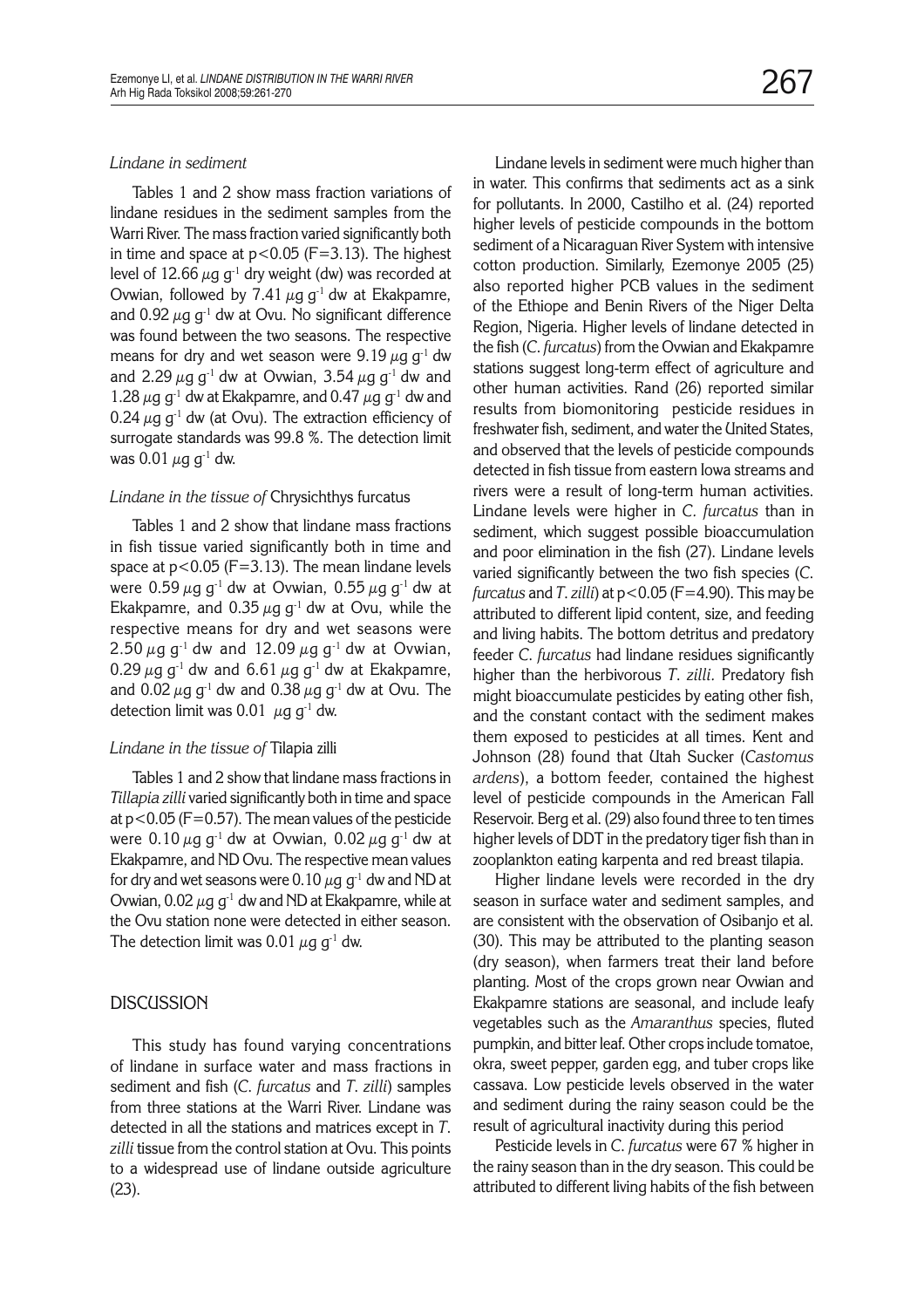the seasons, breaking down of the lindane in the environment, and to its absorption through the skin. According to Ernst et al. (31), accumulation of organic contaminants in the tissue of aquatic organisms depends on the physicochemical properties of the contaminant, its distribution in the aquatic system, and the feeding behaviour and metabolism of the aquatic organism.

Lindane levels seemed to increase downstream, as the Ovwian station had the highest lindane levels. The contamination at the upstream Ovu station was comparatively low, which may be due to the absence of or very low agricultural activity in the area.

## **CONCLUSION**

This study brings the first site-specific data on lindane contamination in the Warri River of the Niger Delta. It also provides a platform for the development of regulatory measures to control further contamination of the aquatic environments in this region.

## **REFERENCES**

- 1. Tetsola ED. Distribution and feeding relationship of the fishes in Warri Rivers, Nigeria. [Ph.D. Thesis]. Benin City, Nigeria: University of Benin; 1986.
- 2. Gabriel C. The Copepoda of Warri River. [Ph.D. Thesis]. Benin City, Nigeria: University of Benin; 1986.
- 3. Netherlands Engineering Company. The waters of the Western Niger Delta. The Hague: NEDECO; 1954.
- 4. Weinhold B. Last call for lindane*.* Environ Health Perspect 2001;109:A254.
- 5. Breivik K, Pacyna JM, Munch J. Use of alpha-beta, and gamma-hexachlorcyclohexane in Europe, 1970-1996. Sci Total Environ 1999;239:151-63.
- 6. Roos TC. Pharmacotherapy of ectoparasitic infections. Drugs 2001;61:1067-88.
- 7. Elgart ML. A risk-benefit assessment of agents in the treatment of scabies. Drug safety 1996;14:386-93.
- 8. Milby TH, Samuel AJ, Ottoboni F. Human exposure to lindane. Blood lindane levels as a function of exposure. J Occup Med1968;10:584-9.
- 9. Wauchope RD, Buttler TM, Hornsby AG, Augustijn BP, Burt JP. The SCS/ARS/CES pesticide properties database for environmental decision-making. Rev Environ Contam Toxicol 1992;123:1-155.
- 10. Paasivirta J. Chemical Ecotoxicology. Chelsea (MI): Lewis Publishers; 1991.
- 11. World Health Organization (WHO). International Program on Chemical Safety: Lindane health and safety guide. Second draft. 1989.
- 12. World Health Organization (WHO). Lindane. Environment health criteria 124. Geneva: WHO; 1991.
- 13. Reynolds JEF, editor. Martindale, the extra pharmacopoeia. 31<sup>st</sup> ed. London: Royal Pharmaceutical Society; 1996.
- 14. Ullmann E, editor. Lindane. Monograph of an insecticide. Freiburg im Breisgau: Verlag K. Schillinger; 1972.
- 15. Schneider BA. Pesticides in surface water, distribution trends and governing factors. Pesticides in the hydrological system. Vol. 3. Chelsea: Ann Arb Press; 1979.
- 16. Karim AA, Haridi AA, el Rayah EA. The environmental impacts of four insecticides on non target organisms in the Gezira Irrigation Scheme canals of Sudan. J Trop Med Hyg 1985;88:161-80.
- 17. Kidwell JM, Philips LJ, Richard GF. Comparative analysis of contaminant levels in bottom feeding and predatory fish using the National Contaminant Biomonitoring Program Data. Bull Environ Contam Toxicol 1995;54:919-23.
- 18. DeLorenzo ME, Taylor LA, Lund SA, Pennington PL, Strozier ED, Fulton MH. Toxicity and bioconcentration potential of the agricultural pesticide endosulfan in phytoplankton and zooplankton. Arch Environ Contam Toxicol 2002;42:173-81.
- 19. Waliszewski SM, Aguirre AA, Infanzon RM, Siliceo J. Carry-over of persistent organochlorine pesticides through placenta to fetus. Salud Publica Mex 2000;42:384-90.
- 20. Edwards CA. The environmental impact of pesticides. Parasitis 1987;86:309-29.
- 21. World Wildlife Fund. Hazards and exposures associated with DDT and synthetic pyrethroids used for vector control. Washington (DC): World Wildlife Fund; 1999.
- 22. Steinwandter H. Contributions to the on-line method for the extraction and isolating of pesticide residues and environmental chemicals II. Miniaturization of the on-line method. Fresenius J Anal Chem 1990;336:8- 11.
- 23. Leonard AW, Hyne RP, Lim KA, Leight KC. Fate and toxicity of pesticide in Namoi river water and bottom sediment. J Environ Qual 2001;30:750-9.
- 24. Castilho JA, Fenzl N, Guillen SM, Nascimento FS. Organochlorine and organophosphate pesticide residues in the Atoya river basin, Chinandega, Nicaragua. Environ Pollut 2000;110:523-35.
- 25. Ezemonye LIN. Polychlorinated biphenyls (PCBs) levels and distribution in Ethiope and Benin Rivers of the Niger Delta, Nigeria: surface water and sediments. Int J Environ Studies 2005;62:491-504.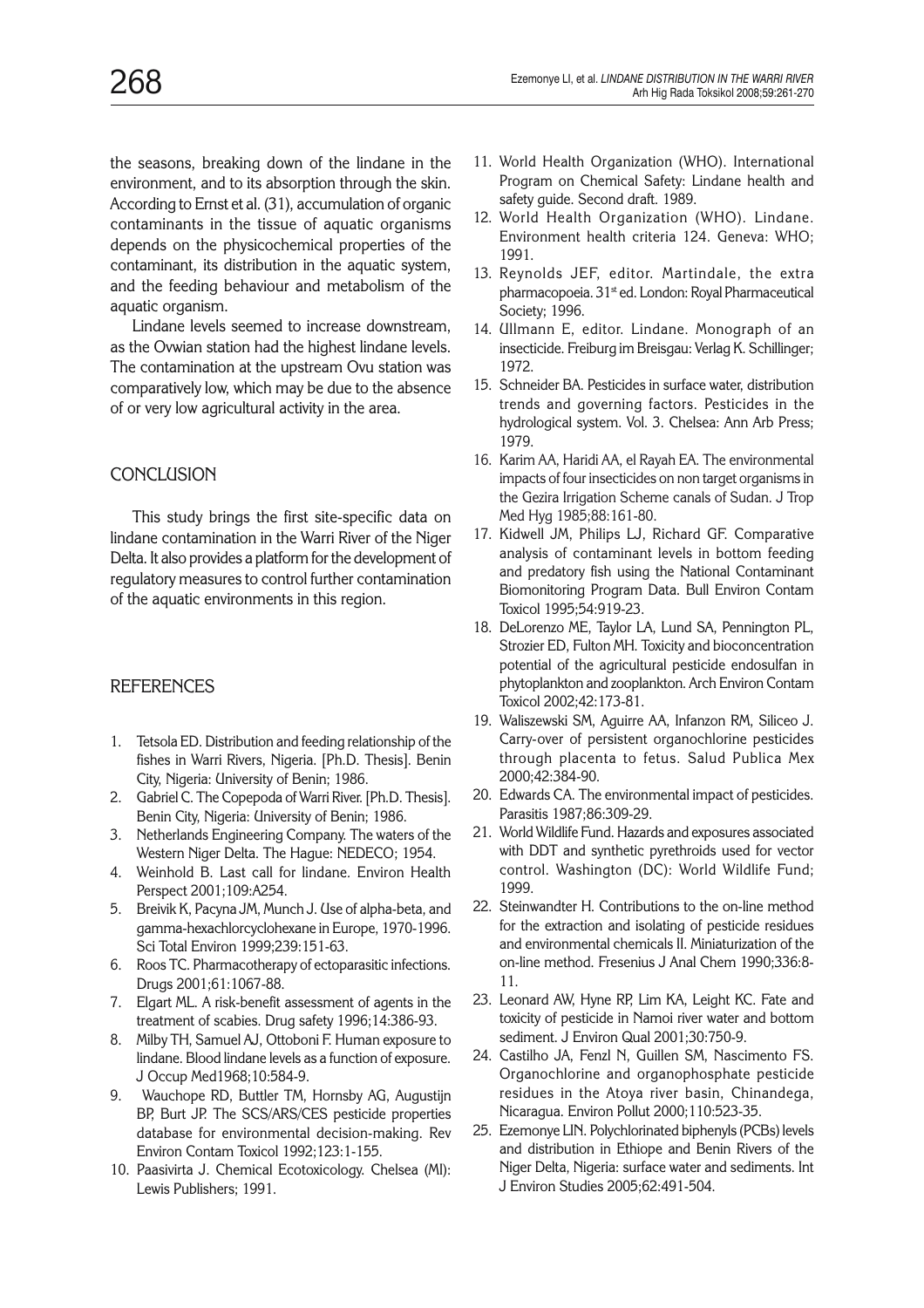- 26. Rand GM, editor. Fundamental of Aquatic Toxicology: Effects, Environmental Fate and Risk Assessment. 2nd ed. Washington (DC): Taylor and Francis; 1990.
- 27. Wilfred QB, von Düszeln J. Analysis of pesticides in Costa Rica with special emphasis on water and fish samples. Technical Report. Bremen: Deutsche Gesellschaft für Technische Zusammenarbeit; 1995.
- 28. Kent JC, Johnson DW. Organochlorine residues in fish, water and sediment of American Falls Reservoir, Idaho. Pest Monit J 1974;13:28-34.
- 29. Berg H, Kilbus M, Kautsky N. DDT and other insecticides in the Lake Kariba ecosystem, Zimbabwe. Ambio 1992;21:444-50.
- 30. Osibanjo O, Biney O, Calamari D, Kaba N, Mbome IL, Naeve H, Ochumba PBO, Saad MAH. Chlorinated hydrocarbon substances. In: David C, editor. Review of pollutants in the African aquatic environment. CIFA Tech. Paper no. 25. Rome: FAO; 1994. p. 61-91.
- 31. Ernst WR, Jonah P, Doe K, Julien G, Hennigar P. Toxicity to aquatic organisms of off- target deposition of endosulfan applied by aircraft. Environ Toxicol Chem 1991;10:103-14.